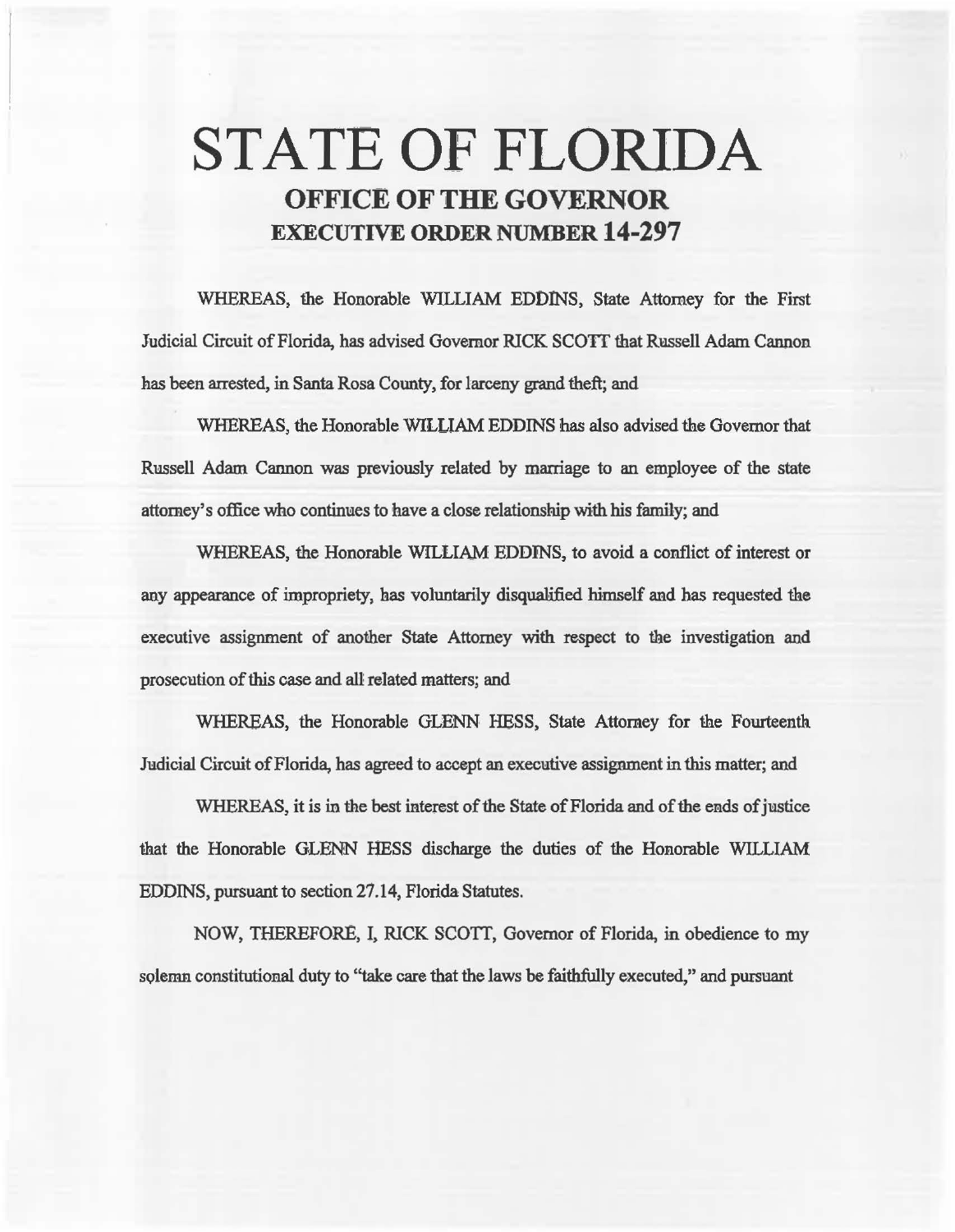to the Constitution and laws of 1he State of Florida, issue the following Executive Order, effective immediately:

## Section 1.

The Honorable GLENN HESS, State Attorney for the Fourteenth Judicial Circuit of Florida, referred to as the "Assigned State Attorney," is assigned to discharge the duties of the Honorable WILLIAM EDDINS, State Attorney for the First Judicial Circuit of Florida, as they relate to the investigation, prosecution and all matters related to Russell Adam Cannon.

## Section 2.

The Assigned State Attomey or one or more Assistant State Attorneys and Investigators, who have been designated by the Assigned State Attomey, shall proceed immediately to the First Judicial Circuit of Florida, and are vested with the authority to perform the duties prescribed herein.

### Section 3.

All residents of the First Judicial Circuit are requested, and all public officials are directed, to cooperate and render whatever assistance is necessary to the Assigned State Attorney, so that justice may be served.

### Section 4.

The period of this Executive Assignment shall be for one (l) year, to and including November 20, 2015.